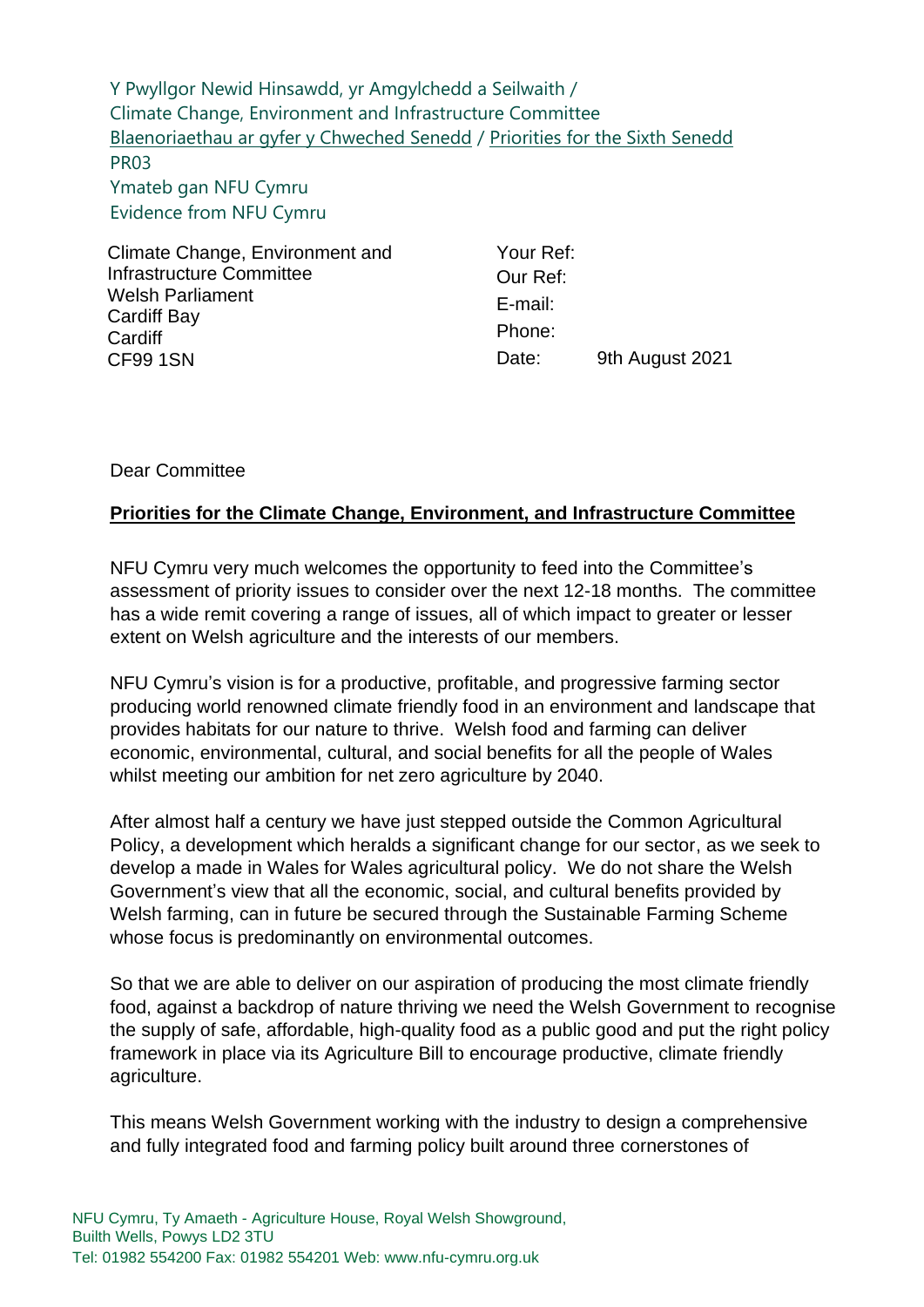productivity, stability, and the environment. This way we believe Welsh agriculture can deliver the multiple objectives of securing our food supplies, enabling nature to thrive and meet our aspirations for net zero whilst sustaining our rural communities and culture.

Ahead of May's Senedd elections, NFU Cymru produced a Manifesto for the 2021-2026 term, setting out in some detail our key asks of the Welsh Parliament and Welsh Government for the next five years, to help us deliver on this vision. This comprehensive document can be accessed [here.](https://www.nfu-cymru.org.uk/news/must-read/nfu-cymrus-welsh-parliament-elections-manifesto-2021/)

## **Priority Issues for the Committee to consider**

As farmers we are very much on the front line of **climate change** impacts. The continued extreme weather events that we have experienced in recent years is further evidence that our climate is changing. Wales is well suited to food production and, in a changing climate, will increasingly become a country naturally favoured for climatefriendly agriculture through grass-based production systems producing high quality red meat and dairy.

We believe agriculture is uniquely placed to be part of the solution, as both an emissions source and a sink. Farmers in Wales aspire to produce the most climatefriendly food in the world. Recent research has pointed to the fact that Welsh livestock production systems are amongst the most sustainable in the world.

NFU Cymru has a vision for Net Zero Agriculture by 2040, and we believe that this can be achieved by implementing measures that support a thriving and productive agricultural industry and not by displacing farming with other land uses such as largescale afforestation or rewilding or offshoring food production. Instead, a range of measures are needed including improvements to productive efficiency, improving land management, and enhancing land use to capture more carbon and boosting renewable energy generation.

We are also keen to ensure that Welsh Government understand the long-term impacts of the policy decisions they make in relation to agriculture and that they ensure that the burden of decarbonisation does not fall disproportionately on farming and rural communities. With the prestigious COP26 summit taking place in Glasgow we must ensure that agriculture's contribution to mitigating the effects of climate change is fairly reflected in the debates and discussions around COP26.

Over the next year we see a vital role for the committee in engaging with the sector to understand and promote its net zero and climate ambitions, and in scrutinising the work of Welsh Government to ensure that they institute a range of actions that deliver, incentivise and reward production efficiency and carbon sequestration activity on Welsh farms. The committee should scrutinise Government to ensure a Just Transition and that the burden of decarbonisation does not fall unequally on rural communities.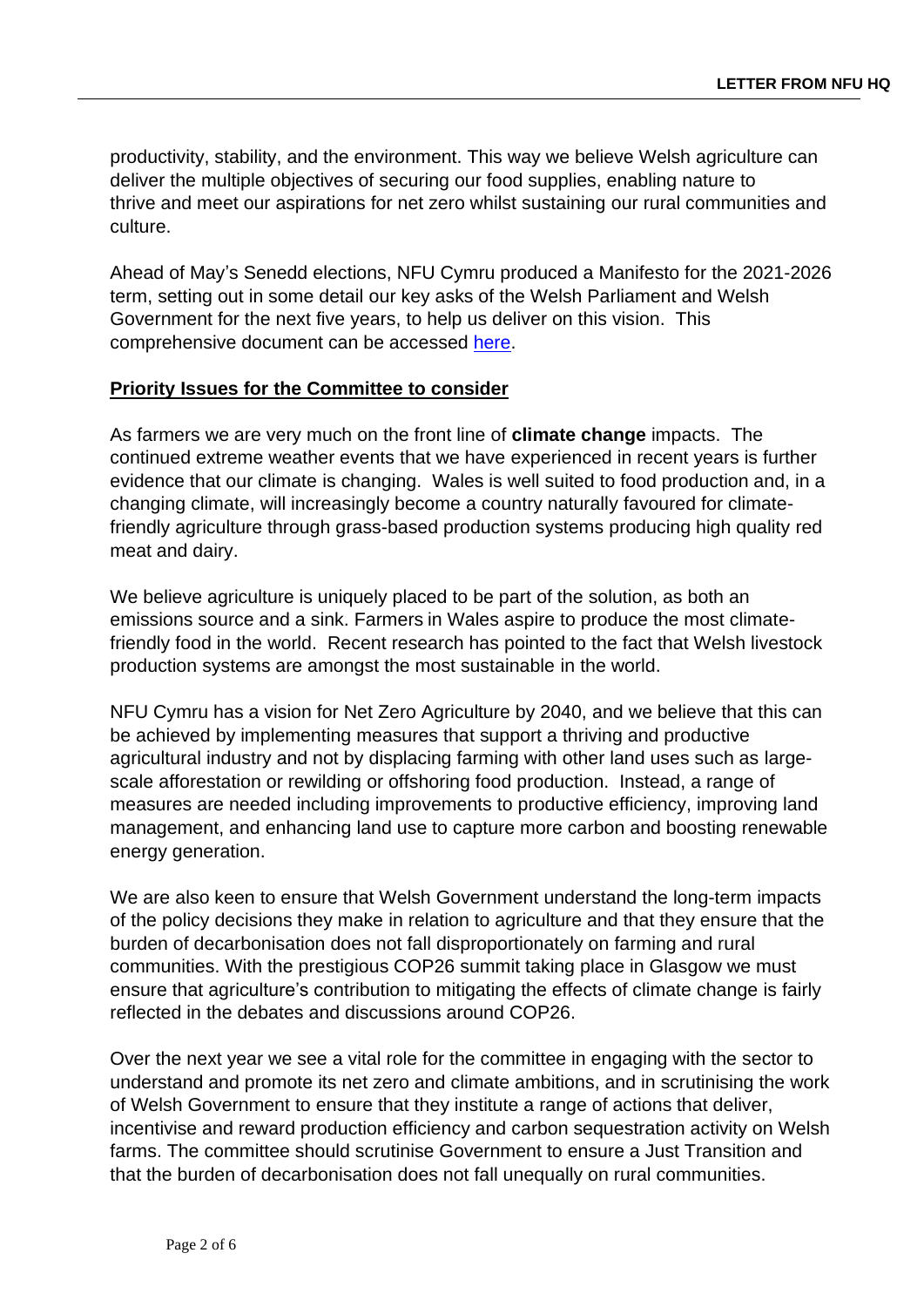NFU Cymru would be concerned to see targets for **tree cover** progressed in a way which fails to safeguard the multiple economic, environmental, social, and cultural benefits that Welsh farming provides. NFU Cymru supports the policy principle of "right tree in the right place".

It is not reasonable for Welsh Government to establish targets for tree planting or a National Forest without understanding costs to farming and the food and drink sector, that are central to the Welsh economy and our rural communities.

External investors in commercial forestry are already buying up farms in Wales for afforestation and Natural Resources Wales (NRW) has adopted a policy to acquire land for planting. Consideration must also be given to the impact on tenant farming. The risk of tenancies being terminated or not renewed by landlords to take forward tree planting is significant. All of these have the potential to damage fragile rural economies as the financial benefits are shifted away from those embedded in their rural communities.

Although the Water Resources Regulations 2021 have been remitted to the Economy, Trade and Rural Affairs Committee for consideration we would make the point that these **regulations** and the risk of falling foul of **regulations** in general remains a source of considerable anxiety for farming families, and in our own survey work of NFU Cymru members it comes across as one of the key factors having a negative impact on farming businesses.

Welsh Government has committed, through the Programme for Government, to introduce a Clean Air Act consistent with WHO Guidance, also extending the provision of air quality monitoring. NFU Cymru identifies that the Committee will have a key role in ensuring that any future legislative framework is underpinned by solid scientific evidence, targets established are practical, achievable, and cost effective for the farming sector with appropriate mechanisms established to safeguard against unintended consequences such as the off-shoring of food production to other parts of the world where environmental standards are lower.

Welsh Government, in their recent Agriculture Bill (Wales) White paper propose National Minimum Standards and enforcement through Civil Sanctions. NFU Cymru believes the development of the regulatory framework should be based on science and evidence and start with a full-scale review and gap analysis of the current regime. Enforcement should be proportionate and fair with appropriate separation of powers.

Whilst NFU Cymru accepts the need for a level of regulation we are firmly of the view that is should be proportionate and based on risk, science, and evidence. We see a key role for this Committee between now and 2026 in terms of ensuring proper scrutiny and accountability when it comes to the deployment of regulatory options by Welsh Government, and bodies working for or controlled by Welsh Government.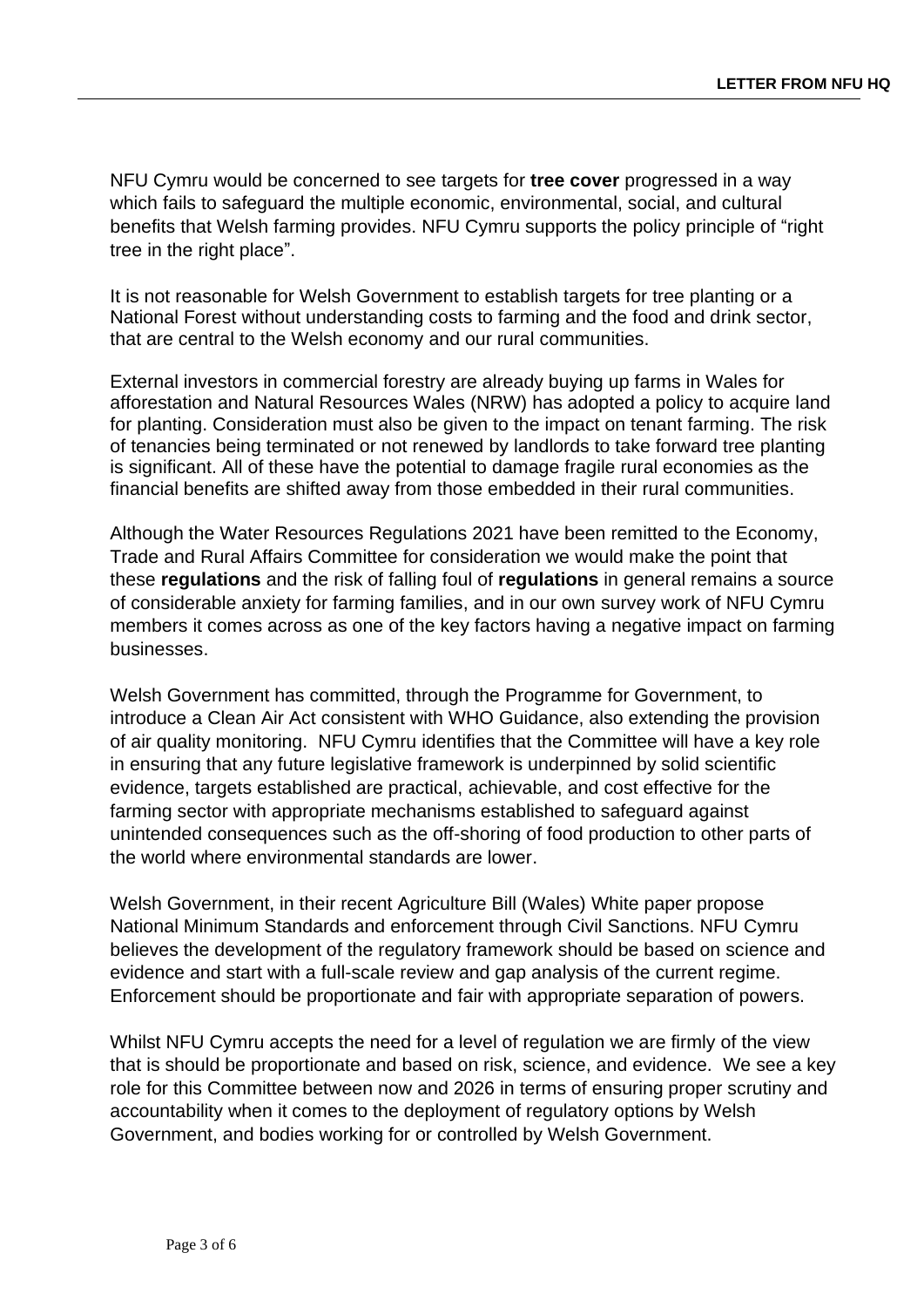Rural Wales needs **an enabling planning system**, with a uniform, consistent and easy to understand approach to planning across each of Wales' local authority areas and designated landscapes. At the moment there appears to be a tension between the regulatory requirements farmers are subject to, and the planning system which can create barriers to regulatory compliance.

The disparate nature of regulations and guidance covering nitrates, phosphates and ammonia lack the necessary strategic oversight and lead to unintended consequences, ultimately preventing farmers from making investments that will deliver environmental improvements on their farms.

We need a planning system which allows farmers to meet with statutory and regulatory requirements as well as allow the investment on farm which will allow agriculture to develop and diversify, rather than hold it back. We would ask that the committee consider an examination of **the planning system** as a priority issue.

Wales geography and topography make us as a nation particularly suited to generating power from renewable energy sources such as wind, hydro, and photo-voltaic developments. NFU Cymru's ambition is that every farm has the opportunity to become a net energy exporter, and in doing so is able to help contribute towards the Welsh Government's Greenhouse Gas Reduction targets and towards our own target of carbon neutral agriculture by 2040.

Our renewables sector would benefit from a simpler planning system, with issues around poor grid connectivity addressed as well. NFU Cymru believes the committee should consider how **Wales' renewables sector** can be developed sensitively, taking on board the needs and desires of local communities.

**Rural connectivity** or perhaps more correctly poor rural connectivity remains a huge source of frustration for our members and was brought into particular focus when we saw a huge increase in the number of people working from home because of the coronavirus pandemic

Poor mobile phone signal in rural Wales is also a source of real frustration. With farmers and rural dwellers increasingly reliant on mobile devices for communications and are often being let down by the poor supporting infrastructure.

Digital exclusion can be an impediment to the performance of legal obligations such as the completion of VAT returns and the reporting of livestock movements. It can also reduce a rural business's competitiveness by for example throwing up barriers to the marketing and promotion of that business online, and conversely it can also prevent the business from being able to shop around for inputs at a more competitive price. The feelings of social isolation that can stem from being digitally excluded, particularly for young people cannot be overlooked either.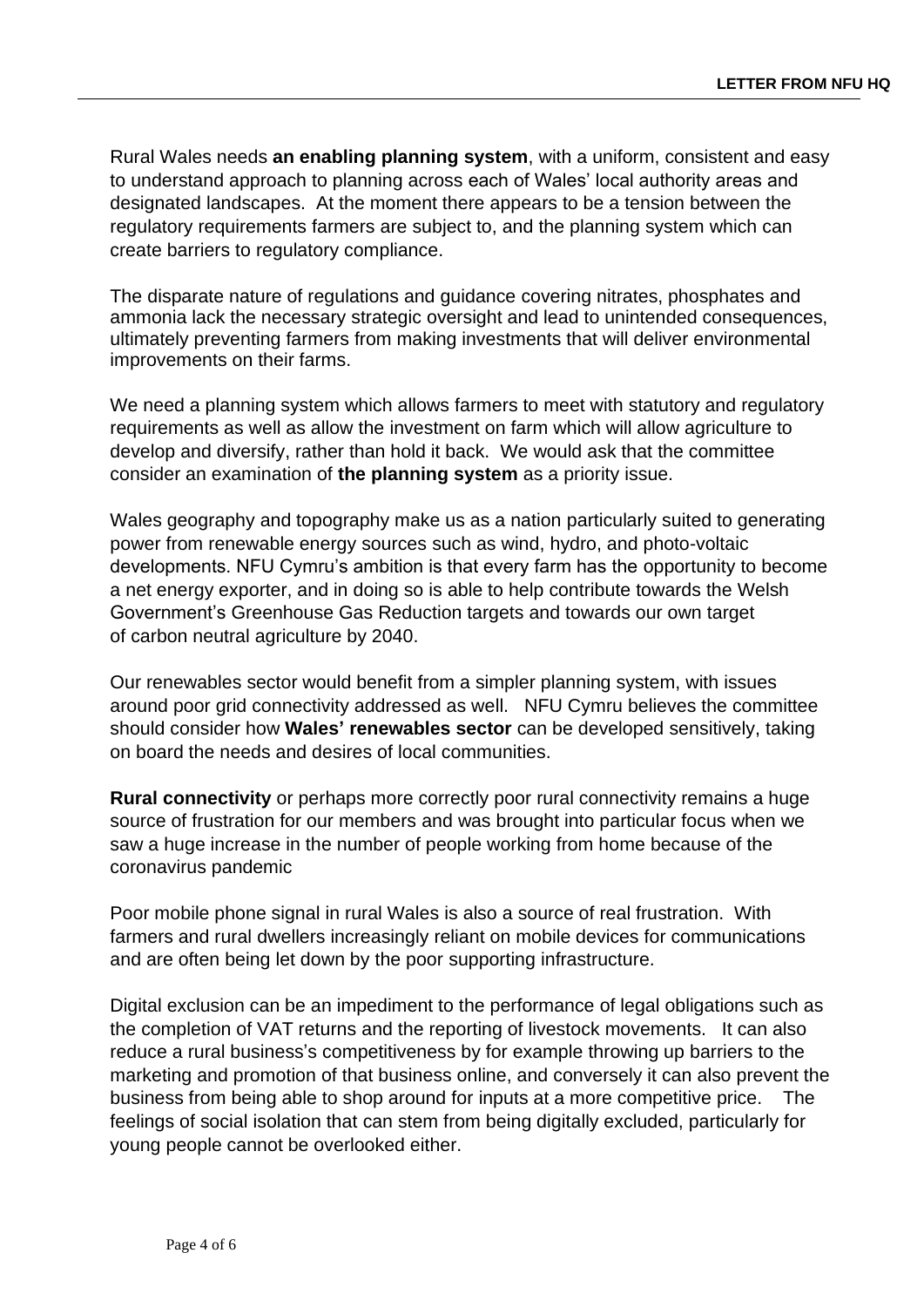We see an essential role for this Committee in terms of ensuring that Welsh Government continues to work with communications delivery partners to ensure that all parts of Wales can benefit from the modern communications systems that we are increasingly reliant upon.

The coronavirus pandemic has seen the public **access the countryside** in unprecedented numbers for the purposes of exercise and recreation. Despite the fact that Wales has the greatest length of rights of way per square km of any nation in the UK, and a threefold increase in land accessible by right we have seen over the last twenty years a significant strain has been placed on our rural areas including instances of anti-social behaviour, littering, lighting fires, dogs worrying livestock and damage to access infrastructure, including footpaths themselves.

NFU Cymru would not support legislative reforms to increase levels of public access to the countryside, and we believe that there is a role for the committee to play in ensuring that Welsh Government commits to introducing an enforceable code which addresses the costs and impacts on Welsh farm businesses associated with recreational access and ensuring that Welsh Government provides additional investment for appropriate infrastructure.

The Welsh Government Programme for Government confirms their intention to designate a new National Park to cover the Clwydian Range and Dee Valley. We hope that as the Government progresses this proposal that this committee provides scrutiny to ensure that the voices of the people, businesses and communities who have shaped this landscape are listened to so that they and their future generations can continue to live, work, and prosper in the area.

NFU Cymru recognises the challenge presented to a committee of six members meeting fortnightly in terms of getting to grips with a range of pressing work areas whilst also delivering an effective scrutiny function. As a Union we welcome the committee's pro-active stance in terms of identifying priority issues for future consideration through stakeholder engagement, whilst stressing the point that we would not want this to mean the de-emphasising of the committee's other important role in terms of scrutinising relevant Ministers, Welsh Government officials and public bodies.

NFU Cymru very much looks forward to working with the CCE&I Committee over the course of this sixth Senedd, and if there is anything further you would like to discuss then please do get in touch.